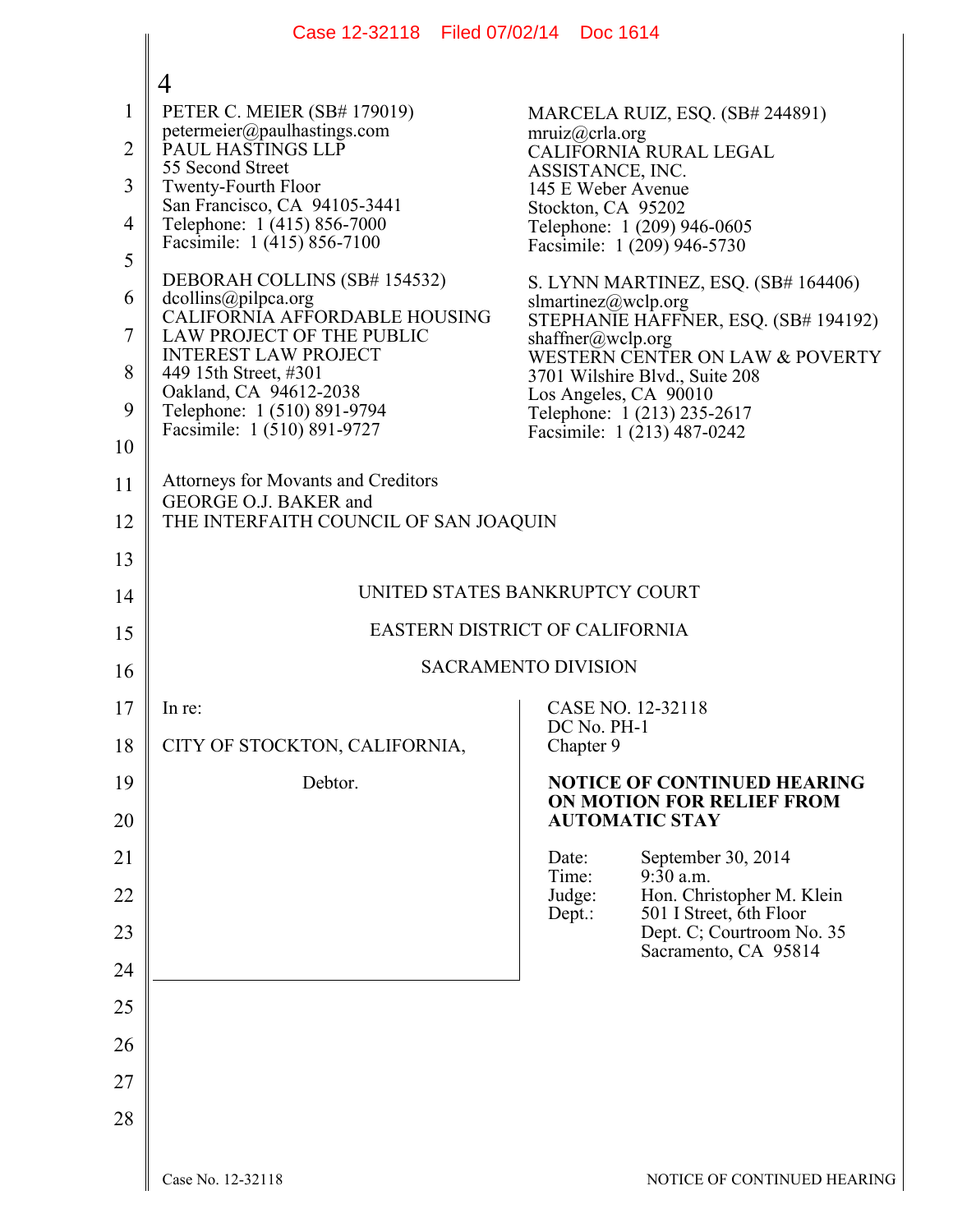## 2

3

4

1

## **NOTICE OF CONTINUED HEARING ON MOTION FOR RELIEF FROM AUTOMATIC STAY**

## **TO THE UNITED STATES TRUSTEE, ALL PARTIES AND THEIR COUNSEL OF RECORD:**

5 6 7 8 9 10 11 12 13 14 15 16 17 On November 29, 2012, George O.J. Baker and the Interfaith Council of San Joaquin filed their Notice of Motion, Motion, Memorandum of Points and Authorities, and supporting papers on behalf of the Price Judgment Creditors seeking an order granting relief from the automatic stay imposed by these bankruptcy proceedings to allow Movants to seek enforcement of a stipulated judgment entered by the United States District Court for the Eastern District of California in the case of *Price, et al. v. City of Stockton, California, et al.*, Case No. CV S-02-0065 LKK KJM ("*Price* Judgment"). The hearing on the Motion was scheduled to take place January 8, 2013, at 9:30 a.m., before the Honorable Christopher M. Klein at the courthouse identified in the caption above. By agreement, the hearing was continued to April 9, 2013, then to May 21, 2013, and after that to July 16, 2013, again to September 10, 2013, once more to October 22, 2013, again to November 18, 2013, then to January 14, 2014, again to February 25, 2014, then to April 15, 2014, once more to May 27, 2014, and after that to July 22, 2014 to accommodate the parties' mediation efforts.

18 19 20 21 22 23 24 25 **PLEASE TAKE NOTICE** that George O.J. Baker and the Interfaith Council of San Joaquin, pursuant to their further agreement with the Debtor, City of Stockton, California, hereby continue the hearing on their Motion For Relief From Automatic Stay from July 22, 2014 to September 30, 2014 at 9:30 a.m., before the Honorable Christopher M. Klein at the courthouse identified in the caption above. In accordance with the parties' agreement, the continuance of the hearing on the Motion For Relief From Automatic Stay filed by George O.J. Baker and the Interfaith Council of San Joaquin on behalf of the Price Judgment Creditors is without prejudice of any kind whatsoever to any of Movants' rights in connection with their Motion.

26 27 28 **PLEASE TAKE FURTHER NOTICE** that any written opposition, objection, or response to the Motion should be filed with the Court pursuant to all applicable Federal Rules of Bankruptcy Procedure and Local Rules of Practice for the United States Bankruptcy Court for the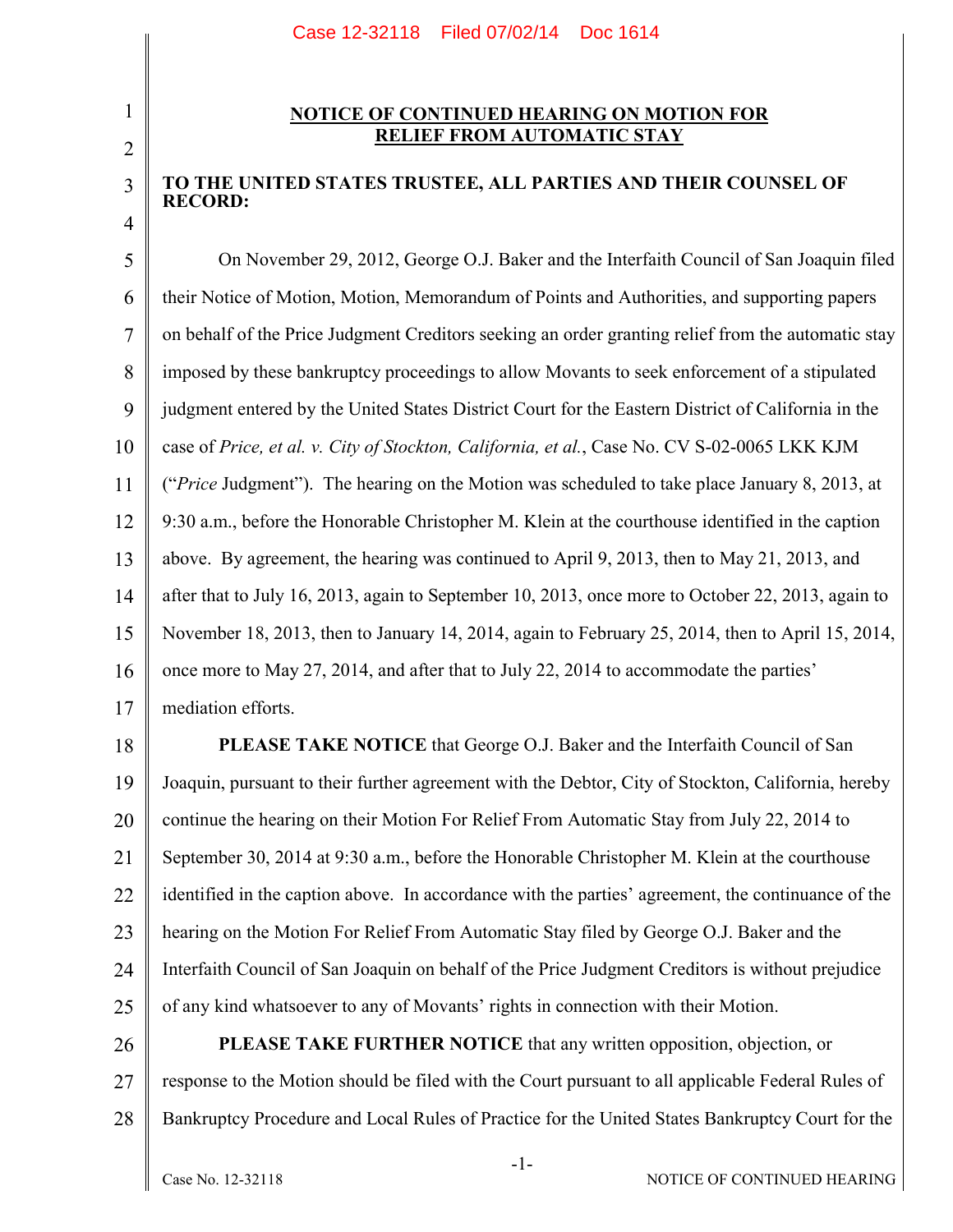## Case 12-32118 Filed 07/02/14 Doc 1614

Eastern District of California, and served upon all appropriate parties including, but not limited to, counsel for the parties, counsel for the Price Judgment Creditors (via ECF or at the address stated in the above caption), and Trustee's counsel. The timeframes for the filing of any such written opposition, objection, or response to the Motion shall be calculated in accordance with the continued hearing date of September 30, 2014.

6 7 8 9 10 11 12 13 14 15 16 17 18 19 20 21 22 23 24 25 As demonstrated in Movants' previously-filed Memorandum Of Points And Authorities, and as summarized below, cause exists to order relief from the automatic bankruptcy stay to enforce the *Price* Judgment before Judge Karlton in the United States District Court for the Eastern District of California for at least three reasons. First, the *Price* Judgment requires the construction of 340 lower income housing units to replace residences demolished as a result of redevelopment. Only 161 of the replacement units have in fact been completed to date and, under federal law, these are outstanding equitable obligations – not monetary debts – and are accordingly not dischargeable in a bankruptcy proceeding. Second, the *Price* Judgment required the creation of a \$1.45 million fund to be paid to eligible claimants for relocation assistance. After five years, and well prior to the City's bankruptcy filing, the remaining balance (which is over \$1 million) was required to be set aside in a restricted fund of the Stockton Redevelopment Agency, to be used only for construction of extremely low income housing. When California's redevelopment agencies were dissolved, the City of Stockton as "successor agency" – a legal entity separate from the City itself – elected to assume the former relocation agency's obligations. The obligations in the *Price* Judgment regarding the relocation assistance fund are thus not obligations of the City at all but, rather, of the City in its capacity as the "successor agency" and are accordingly not properly included within this bankruptcy estate. Finally, any analysis of the various factors that Courts consider in evaluating whether to grant relief from stay favors the Price Judgment Creditors and their efforts to enforce the long-overdue obligations in the *Price* Judgment.

26 27 28 Pursuant to Section 362 of the Bankruptcy Code, the *Price* Judgment Creditors respectfully request that the Court enter an order granting relief from the automatic bankruptcy stay to permit judicial enforcement of the *Price* Judgment.

1

2

3

4

5

-2-